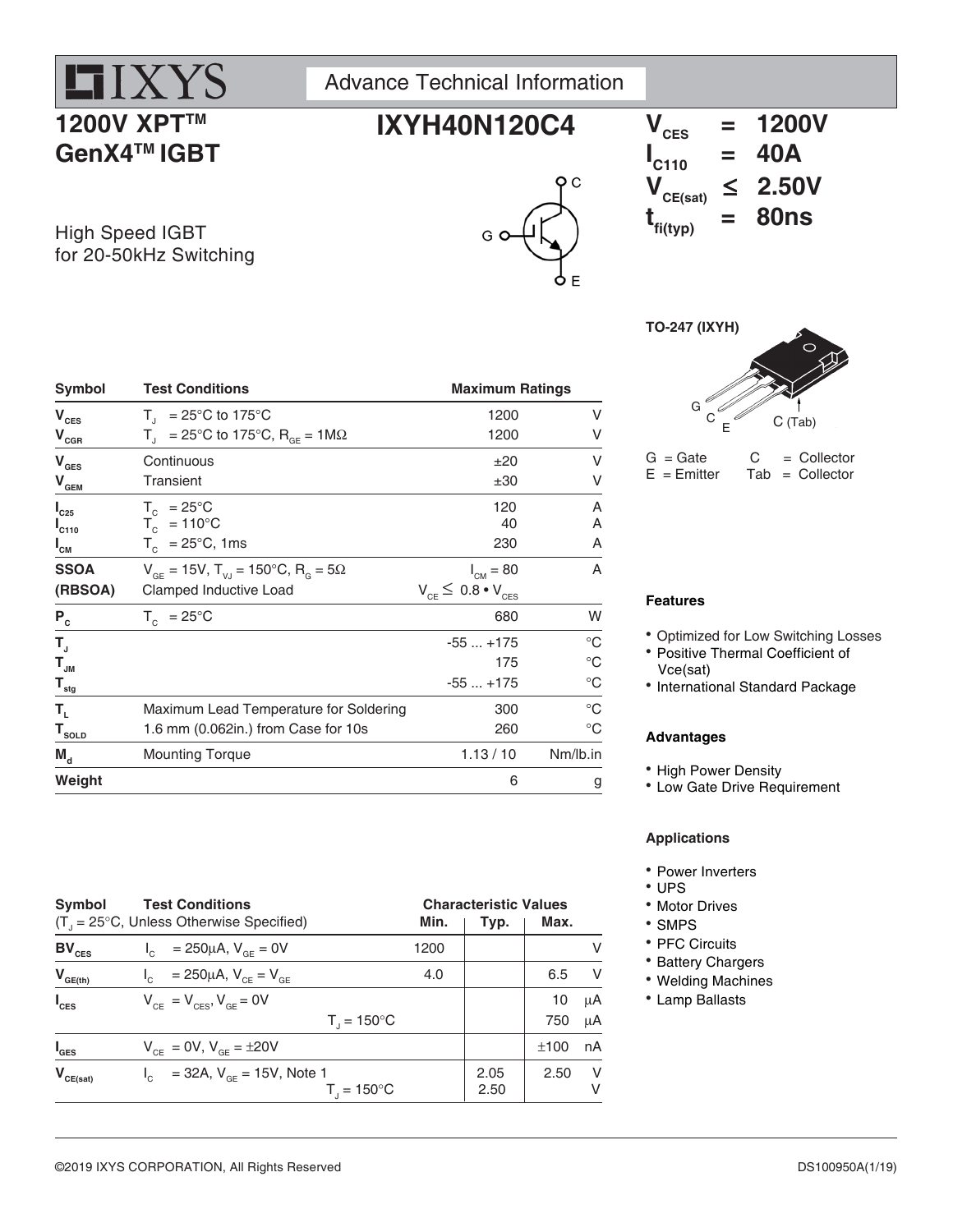|                                                             | Min.                                                                                                                            | Typ. | Max.                                   |
|-------------------------------------------------------------|---------------------------------------------------------------------------------------------------------------------------------|------|----------------------------------------|
| $I_c = 32A$ , $V_{CF} = 10V$ , Note 1                       | 13                                                                                                                              | 22   | S                                      |
|                                                             |                                                                                                                                 | 1665 | рF                                     |
| $V_{CF} = 25V$ , $V_{GF} = 0V$ , f = 1MHz                   |                                                                                                                                 | 105  | pF                                     |
|                                                             |                                                                                                                                 | 63   | рF                                     |
|                                                             |                                                                                                                                 | 92   | nC                                     |
| $I_c = 32A$ , $V_{GE} = 15V$ , $V_{CE} = 0.5 \cdot V_{CES}$ |                                                                                                                                 | 11   | nС                                     |
|                                                             |                                                                                                                                 | 37   | nС                                     |
|                                                             |                                                                                                                                 | 21   | ns                                     |
| Inductive load, $T_{J} = 25^{\circ}C$                       |                                                                                                                                 | 55   | ns                                     |
| $I_c = 32A, V_{GE} = 15V$                                   |                                                                                                                                 | 5.55 | mJ                                     |
| $V_{CE} = 0.8 \cdot V_{CES}$ , R <sub>G</sub> = 5 $\Omega$  |                                                                                                                                 | 140  | ns                                     |
| Note 2                                                      |                                                                                                                                 | 80   | ns                                     |
|                                                             |                                                                                                                                 | 1.55 | mJ                                     |
|                                                             |                                                                                                                                 | 18   | ns                                     |
| Inductive load, $T_{\text{I}} = 125^{\circ}C$               |                                                                                                                                 | 45   | ns                                     |
|                                                             |                                                                                                                                 | 7.80 | mJ                                     |
| $V_{CE} = 0.8 \cdot V_{CES}$ , R <sub>G</sub> = 5 $\Omega$  |                                                                                                                                 | 190  | ns                                     |
| Note 2                                                      |                                                                                                                                 | 80   | ns                                     |
|                                                             |                                                                                                                                 | 2.65 | mJ                                     |
|                                                             |                                                                                                                                 |      | 0.22 °C/W                              |
|                                                             |                                                                                                                                 | 0.21 | $\degree$ C/W                          |
|                                                             | <b>Symbol Test Conditions</b><br>$(T_{\text{J}} = 25^{\circ} \text{C}$ Unless Otherwise Specified)<br>$I_c = 32A, V_{GE} = 15V$ |      | 77 T Q<br><b>Characteristic Values</b> |

#### Notes:

**HIVVS** 

- 1. Pulse test,  $t \le 300 \mu s$ , duty cycle,  $d \le 2\%$ .
- 2. Switching times & energy losses may increase for higher  $\mathsf{V}_{\mathsf{CE}}$ (clamp),  $\mathsf{T}_{\mathsf{J}}$  or  $\mathsf{R}_{\mathsf{G}}$ .

#### **ADVANCE TECHNICAL INFORMATION**

The product presented herein is under development. The Technical Specifications offered are derived from a subjective evaluation of the design, based upon prior knowledge and experience, and constitute a "considered reflection" of the anticipated result. IXYS reserves the right to change limits, test conditions, and dimensions without notice.

IXYS Reserves the Right to Change Limits, Test Conditions, and Dimensions.

### **IXYH40N120C4**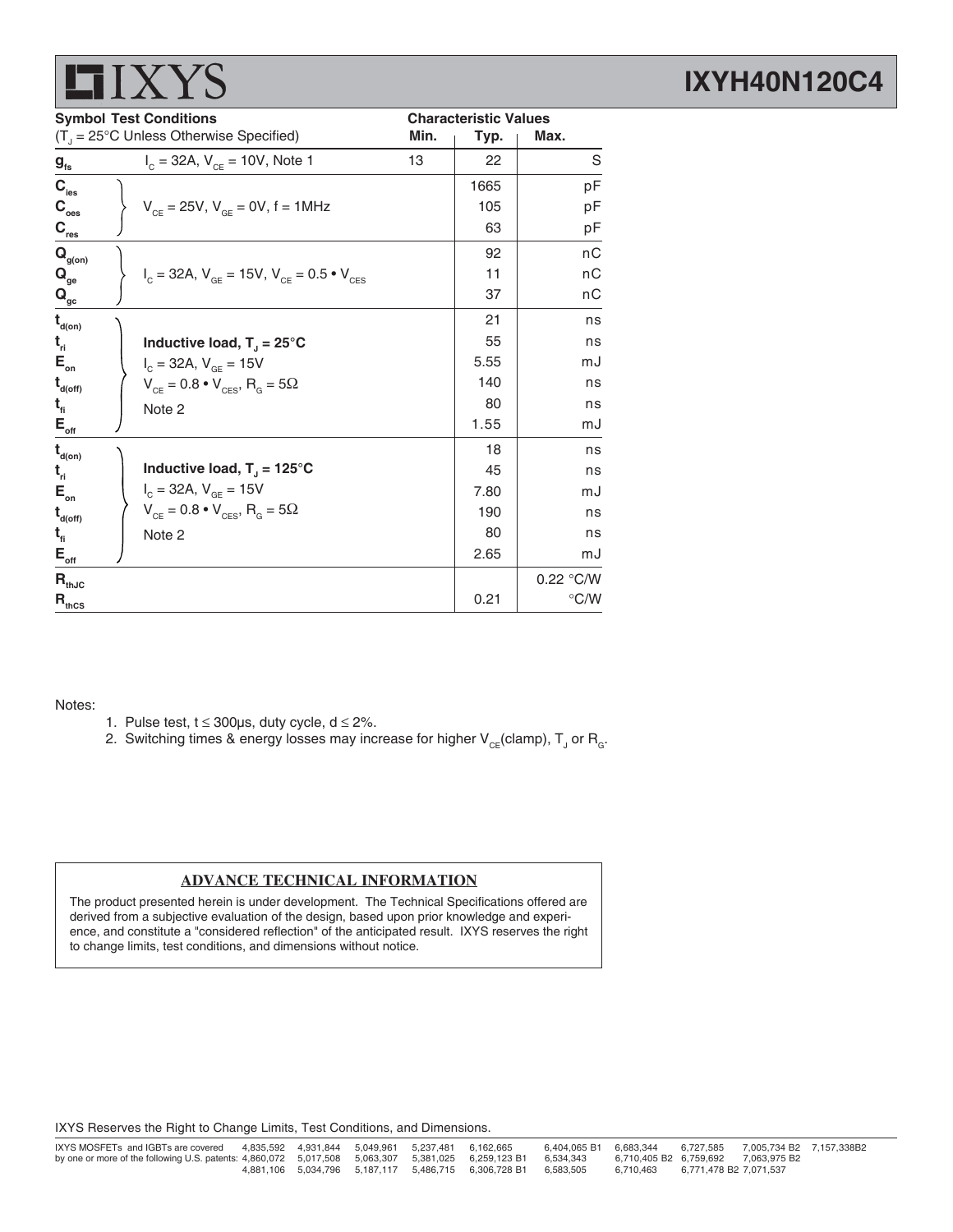

**Fig. 1. Output Characteristics @ TJ = 25<sup>o</sup> C** 64 200  $V<sub>GE</sub> = 15V$  13V 180 56 12V<br>11V 160 10V 48 140 Ic-Amperes 40 IC - Amperes Ic - Amperes IC - Amperes 120 9V 32 100 80 24 8V 60 16 40 8 7V 20 0 0 0 0.5 1 1.5 2 2.5 3 3.5  $V_{CE}$  - Volts **Fig. 3. Output Characteristics @ TJ = 150<sup>o</sup> C** 64 2.0  $V<sub>GE</sub> = 15V$  13V 56 1.8 12V 11V 48 10V 1.6 VCE(sat) - Normalized  $V$ CE(sat) -  $N$ ormalized 40 IC - Amperes 1.4  $9V$ 32 1.2 8V 24 1.0 16 7V 0.8 8 6V 0.6 0 0 0.5 1 1.5 2 2.5 3 3.5 4 4.5  $V_{CE}$  - Volts **Fig. 5. Collector-to-Emitter Voltage vs. Gate-to-Emitter Voltage** 5.0 90  $T_J = 25^{\circ}C$ 80 4.5 70 4.0



Fig. 4. Dependence of V<sub>CE(sat)</sub> on **Junction Temperature**





7 8 9 10 11 12 13 14 15 V<sub>GE</sub> - Volts

 $I_C = 64A$ 

32A

16A

1.0 1.5 2.0 2.5  $VCE - Volts$ <br> $3.0$ <br> $2.5$ 

3.5

 $V<sub>CE</sub>$  - Volts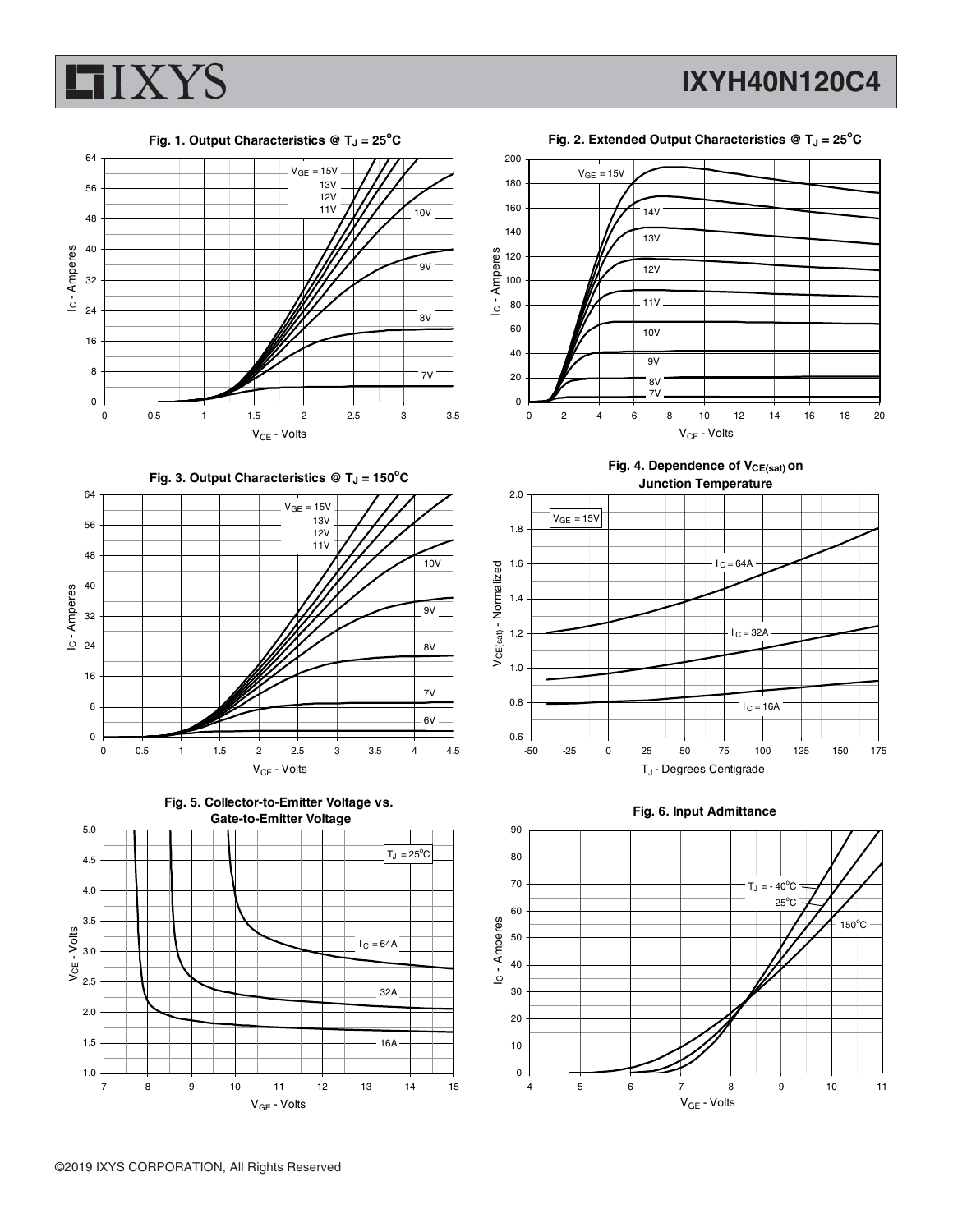

## **IXYH40N120C4**



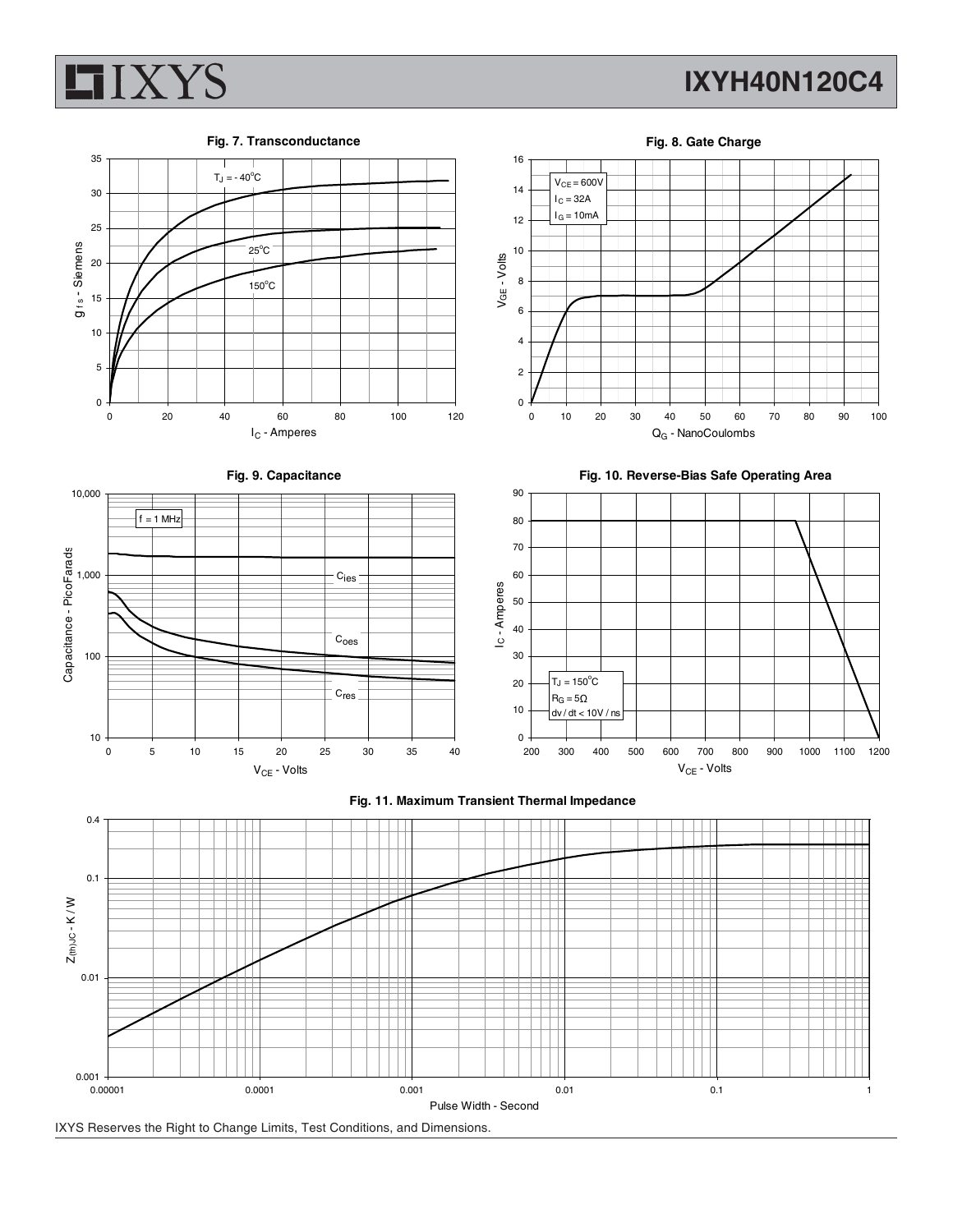

### **IXYH40N120C4**













**Fig. 15. Inductive Turn-off Switching Times vs. Gate Resistance**





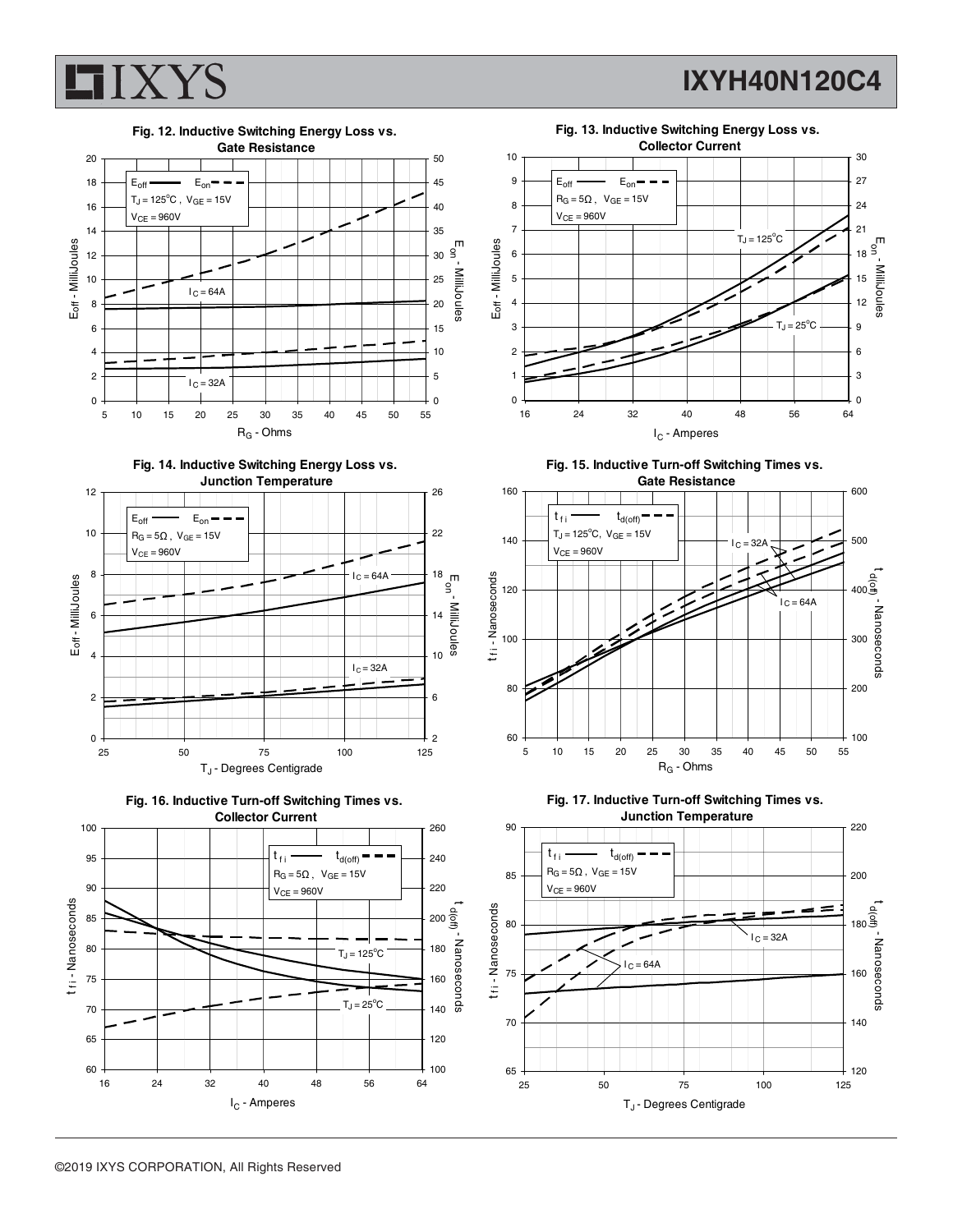

**IXYH40N120C4**





**Fig. 20. Inductive Turn-on Switching Times vs.**





| <b>SYM</b>              | <b>INCHES</b> |                      | MILLIMETERS |       |
|-------------------------|---------------|----------------------|-------------|-------|
|                         | <b>MIN</b>    | MAX                  | <b>MIN</b>  | MAX   |
| А                       | .190          | .205                 | 4.83        | 5.21  |
| A1                      | .090          | .100                 | 2.29        | 2.54  |
| A2                      | .075          | .085                 | 1.91        | 2.16  |
| b                       | .045          | .055                 | 1.14        | 1.40  |
| b2                      | .075          | .087                 | 1.91        | 2.20  |
| b4                      | .115          | .126                 | 2.92        | 3.20  |
| C                       | .024          | .031                 | 0.61        | 0.80  |
| D                       | .819          | .840                 | 20.80       | 21.34 |
| D <sub>1</sub>          | .650          | .690                 | 16.51       | 17.53 |
| $\overline{D2}$         | .035          | .050                 | 0.89        | 1.27  |
| Ε                       | .620          | .635                 | 15.75       | 16.13 |
| E1                      | .545          | .565                 | 13.84       | 14.35 |
| е                       | .215 BSC      |                      | 5.45 BSC    |       |
| J                       |               | .010                 |             | 0.25  |
| Κ                       |               | .025                 |             | 0.64  |
|                         | .780          | .810                 | 19.81       | 20.57 |
| L1                      | .150          | .170                 | 3.81        | 4.32  |
| øP                      | .140          | .144                 | 3.55        | 3.65  |
| ØP1                     | .275          | .290                 | 6.99        | 7.37  |
| Q                       | .220          | .244                 | 5.59        | 6.20  |
| R                       | .170          | .190                 | 4.32        | 4.83  |
| $\overline{\mathsf{s}}$ |               | 6.15 BSC<br>.242 BSC |             |       |

IXYS Reserves the Right to Change Limits, Test Conditions, and Dimensions.